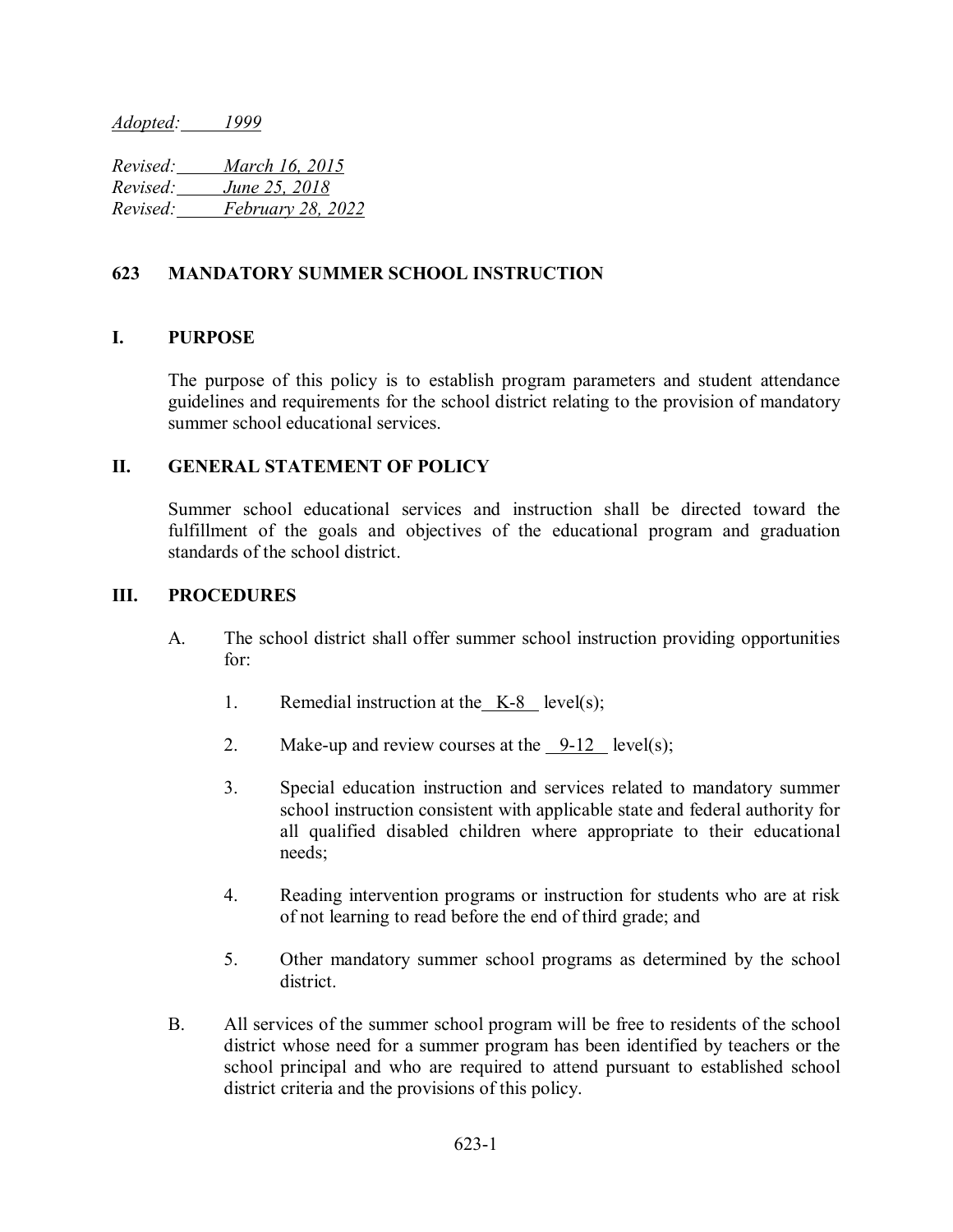- C. The summer school curriculum will be established in line with the needs of students and in accordance with rules of the Department of Education. Remedial, make-up, and review courses shall provide opportunities for students to qualify for promotion and/or credit in areas and subjects where previous work has not met promotion/credit standards. It shall further be designed to assist students who have not passed one or more basic requirements tests and who are in need of remediation services relating to the school district's graduation standards or who have been identified as at risk of not learning to read before the end of third grade.
- D. Summer school provides the opportunity for students to improve basic skills, further their academic progress, and/or accelerate in designated academic areas. The intent of the school district is to ensure that courses taught during the summer session are of the same level of instructional breadth and difficulty as provided during the regular school year.

# **IV. MANDATORY SUMMER SCHOOL INSTRUCTION**

The school board will direct the administration to identify and develop specific criteria and standards for determining which students must receive summer school instruction. These will be provided to the school board for review and approval on no less than an annual basis. Following school board approval, the criteria and standards for mandatory summer school instruction will be included in this policy as Attachment A and incorporated herein by reference.

# **V. TRANSPORTATION SERVICES**

- A. The school district shall make available transportation services for all students required to receive instruction in the school district's summer school program in accordance with Minn. Stat. § 120A.22, Subd. 5(b). The school district recognizes that transportation is an essential part of the school district services to students and parents but further recognizes that transportation by school bus is a privilege and not a right for an eligible student.
- B. The school board shall retain sole discretion, control, and management of scheduling routes, establishment of the location of bus stops, manner and method of transportation, control and discipline of school children, and any other matter relating to the provision of transportation services.

### **VI. SCHOOL BOARD REVIEW**

The superintendent or designated representative shall report at least annually to the school board regarding the status and utilization of programs under this policy. All summer school programs will be subject to annual review and approval by the school board.